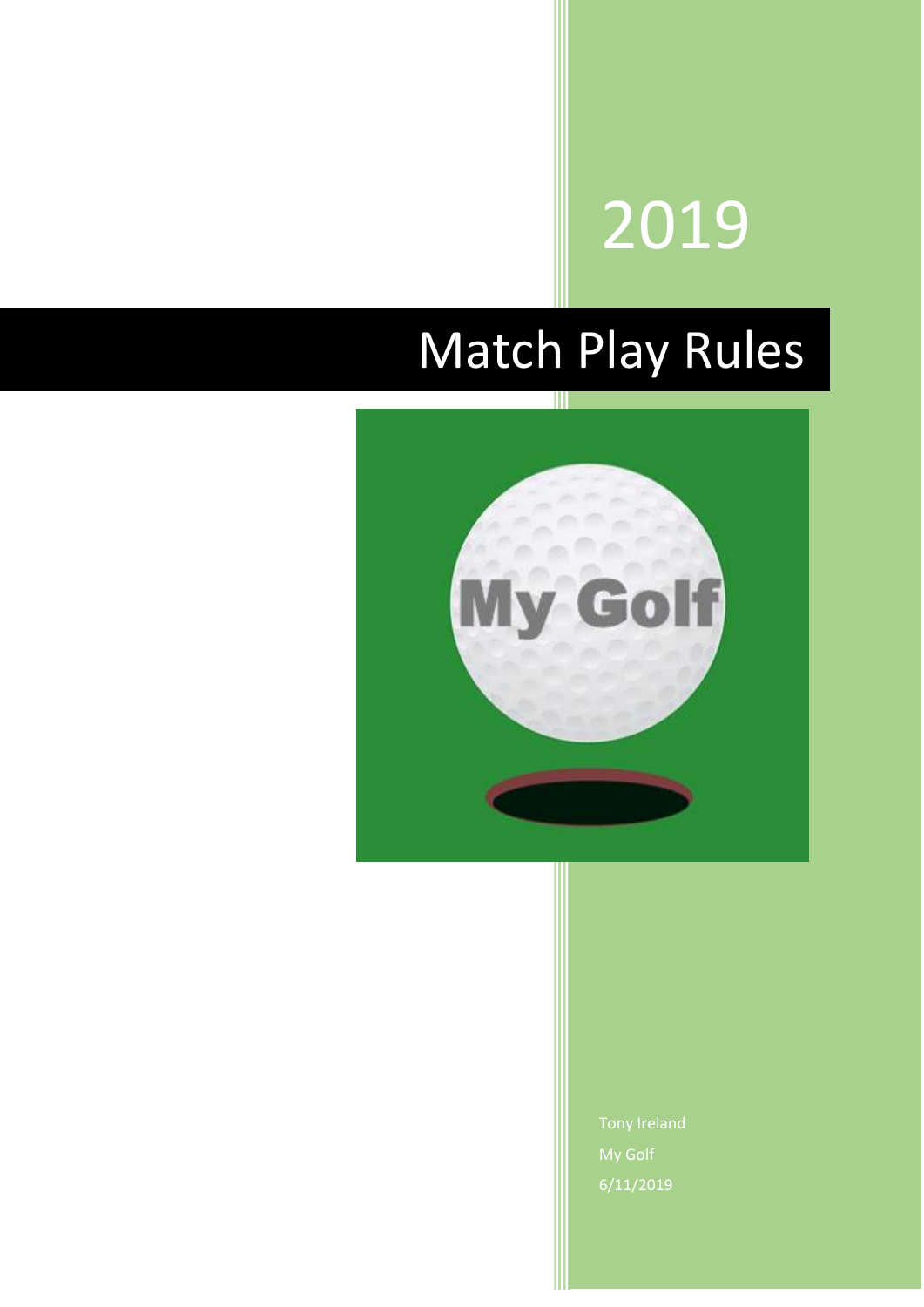# **Match Play**

Most of our golf competitions are played under the Rules of Stroke Play, which includes Medals, Bogey, Par and Stableford competitions. However, many Golf Clubs run Match Play competitions, such as Club Knockouts, which are often scheduled to run over a full season.

An important point that you must understand is that there are many differences between the Stroke Play and Match Play formats of golf that you should be aware of if you do not want to incur penalties, or worse, an unnecessary disqualification.

Because certain rules specific to Match Play are greatly different from those governing Stroke Play, the R&A, previously, prohibited any competitions that would combine the two formats.

However, under the New Rules of Golf although the combining of Match Play and Stroke Play is discouraged, because of the substantial difference of certain Rules between the two formats, the R&A and USGA recognise that there will be times when players either request to combine the two forms of play or do so on their own, and then request a ruling. A Committee should make its best efforts to support players at these times and should use the following guidelines in doing so.(Committee Procedures  $6c(12)$ )

#### 1. **When players request to combine Match Play and Stroke Play**

If a Committee chooses to allow players to play a match while competing in a stroke-play competition, it is recommended that the players be advised that the Rules for Stroke Play apply throughout. For example, no concessions are allowed and if one player plays out of turn, the other does not have the option of recalling the stroke.

2. **When players request a ruling having combined Match Play and Stroke Play** If the Committee is asked for a ruling when players have combined Match Play and Stroke Play, it should apply the Rules of Golf as they would apply to each of Match Play and Stroke Play separately. For example, if one player did not complete a hole for whatever reason then he or she is disqualified from the stroke-play competition for a breach of [Rule 3.3c.](https://www.randa.org/en/rog/2019/rules/the-rules-of-golf/rule-3#3-3c) But, for Stableford, Maximum Score and Par/Bogey see [Rules 21.1c\(2\),](https://www.randa.org/en/rog/2019/rules/the-rules-of-golf/rule-21#21-1c) [21.2c](https://www.randa.org/en/rog/2019/rules/the-rules-of-golf/rule-21#21-2c) and [21.3c\(2\)](https://www.randa.org/en/rog/2019/rules/the-rules-of-golf/rule-21#21-3c)  respectively.

Remember that if you do anything during the round that breaches the Stroke Play format, this could disqualify you from the singles competition. For example, you must putt out on every hole, respect the order of play, not give or receive any advice, or ignore a breach of Rule made by any player in the group.

During a round, the player and opponent must play each hole in the same group, (Rule 5.4a) and, as with all Golf competitions, play under the Rules of Golf in force at the time.

#### **Score Card**

The Rules of Golf do not require players to keep a score card in Match Play, because each hole is either won by one of the two sides, or halved between them. The winner is the side who wins the most holes over the stipulated round, or an extension of that round if the match has to be played to a conclusion. For example, if a side is 3 holes up and there are only 2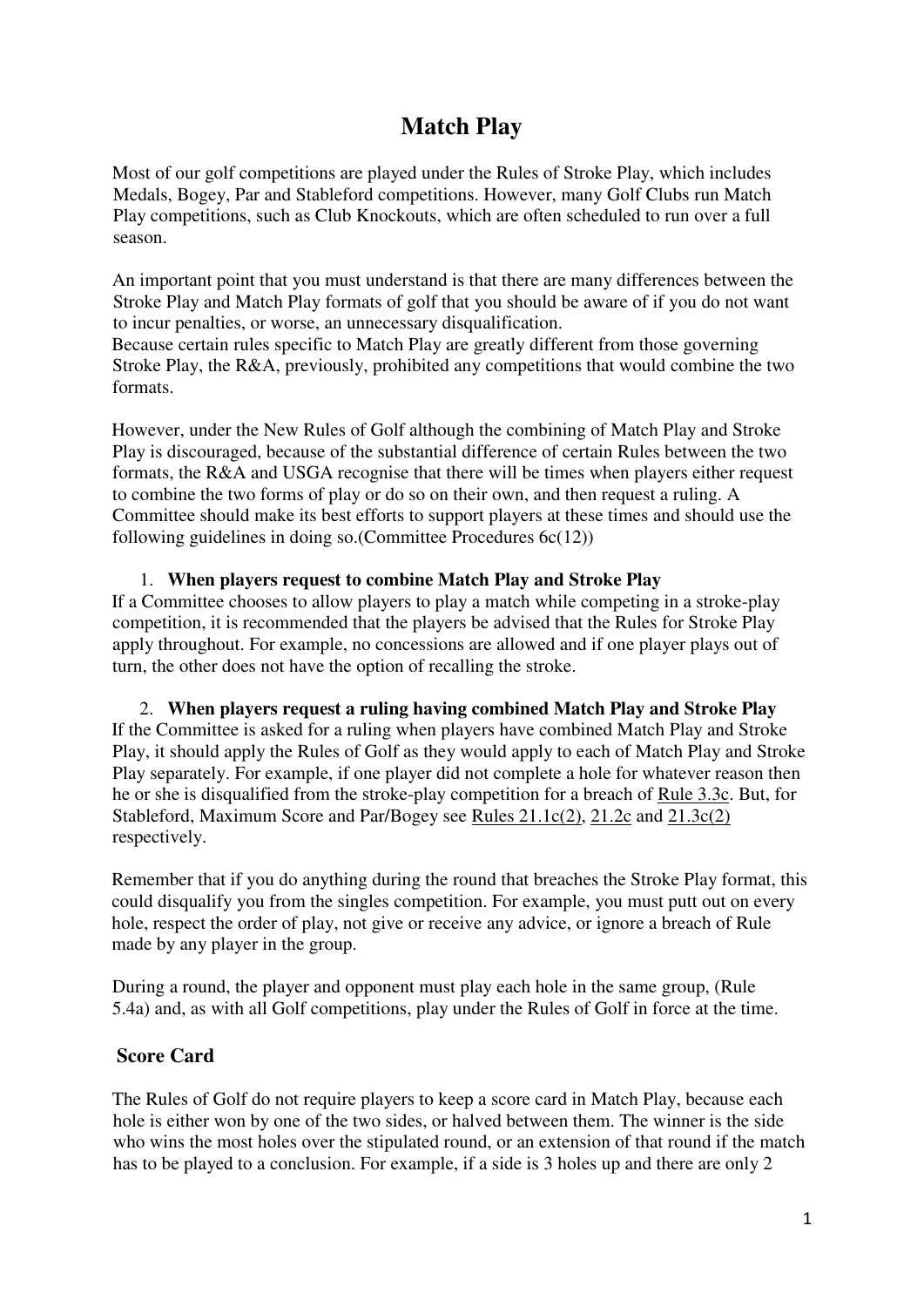holes of the stipulated round remaining, the match is over with a result of 3 and 2 to that side.

However, a minority of handicapping systems, including the USGA Handicap System, require players to record and return their Match Play scores, as these authorities consider them to be acceptable scores for the purposes of handicap review.

At the moment, including these scores is not envisaged in the World Handicap System, due to be introduced in March 2020, for the UK, but this requirement could change.

#### **Match Play Format**

In Match Play (see [Rule 3.2\)](https://www.randa.org/en/rog/2019/rules/the-rules-of-golf/rule-3#3-2), a player, or team and an opponent or opposing team, compete against each other based on holes won, lost or tied and the result of the match is decided under Rule [3.2a\(](https://www.randa.org/en/rog/2019/rules/the-rules-of-golf/rule-3#3-2a)3) or (4).

#### **A player wins a hole when:**

- The player completes the hole in fewer strokes (including strokes made and penalty strokes) than the opponent,
- The opponent concedes the hole, or
- The opponent gets the general penalty (loss of hole).

If the opponent's ball in motion needs to be holed to tie the hole and the ball is deliberately deflected or stopped by any person at a time when there is no reasonable chance it can be holed (such as when the ball has rolled past the hole and will not roll back there), the result of the hole has been decided and the player wins the hole (see [Rule 11.2a,](https://www.randa.org/en/rog/2019/rules/the-rules-of-golf/rule-11#11-2a) Exception).

#### **A hole is tied (also known as "halved") when:**

- The player and opponent complete the hole in the same number of strokes (including strokes made and penalty strokes), or
- The player and opponent agree to treat the hole as tied (**but** this is allowed only after at least one of the players has made a stroke to begin the hole).

#### **A player wins a match when:**

- The player leads the opponent by more holes than remain to be played,
- The opponent concedes the match, or
- The opponent is disqualified.

#### **If a match is tied after the final hole:**

- The match is extended one hole at a time until there is a winner. See [Rule 5.1](https://www.randa.org/en/rog/2019/rules/the-rules-of-golf/rule-5#5-1) (an extended match is a continuation of the same round, not a new round).
- The holes are played in the same order as in the round, unless the Committee sets a different order.

**But** the Terms of the Competition may say that the match will end in a tie rather than be extended.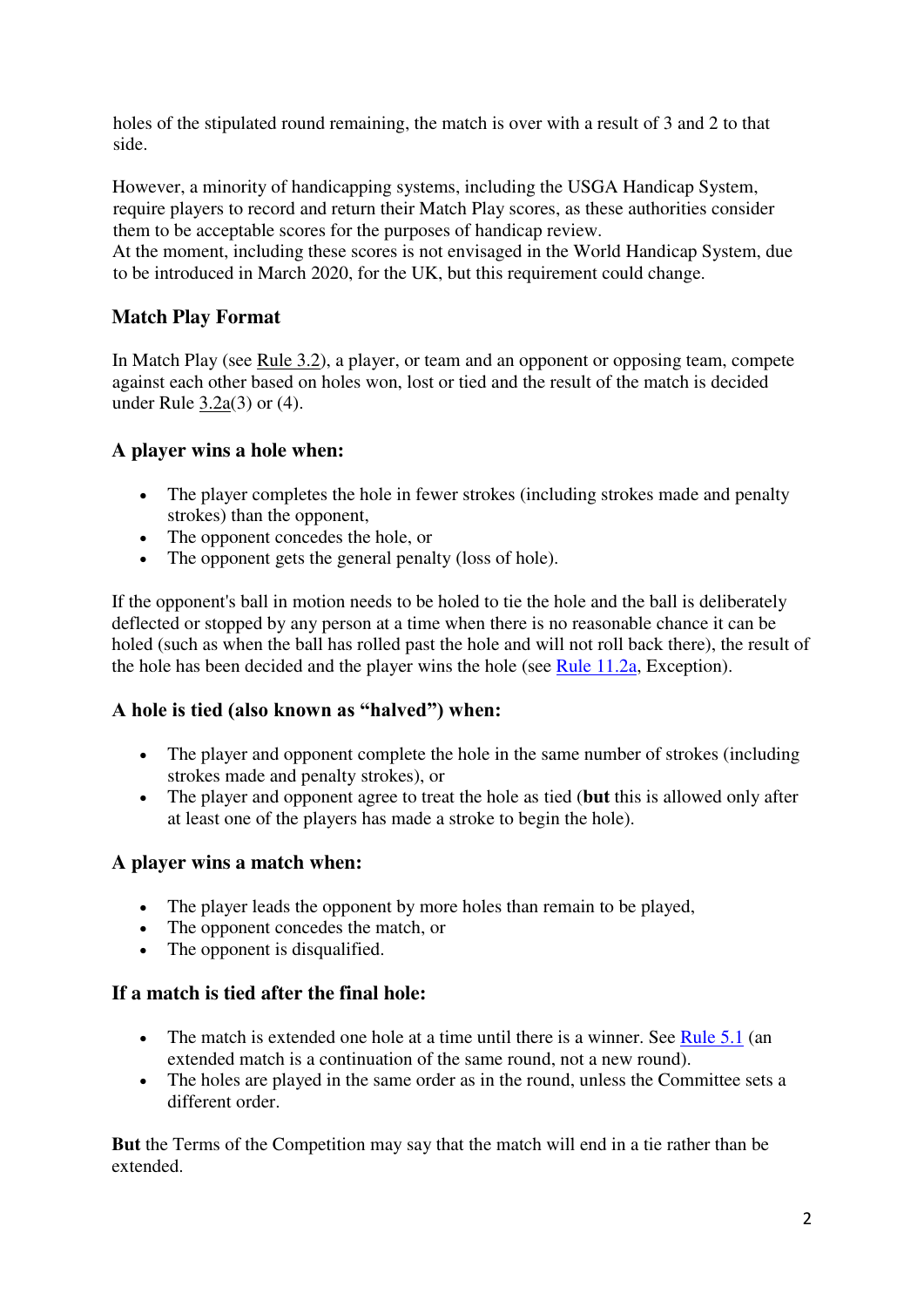#### **The result of a match becomes final in the way stated by the Committee (which should be set out in the Terms of the Competition), such as:**

- When the result is recorded on an official scoreboard or other identified place, or
- When the result is reported to a person identified by the Committee.

**See Committee Procedures, [Section 5A\(7\)](https://www.randa.org/en/rog/2019/rules/committee-procedures/5a#7)** (recommendations on how the result of a match becomes final).

#### **Concessions (Rule 3.2b and 23.6)**

Whereas in Stroke Play the player must finish every hole by holing out, in Match Play a player may concede a stroke to their opponent so that they can pick-up without holing out. A player may concede the opponent's next stroke, a hole or the match:

**Stroke:** This is allowed any time before the opponent's next stroke is made.

- The opponent has then completed the hole with a score that includes that conceded stroke, and the ball may be removed by anyone.
- A concession made while the opponent's ball is still in motion after the previous stroke applies to the opponent's next stroke, unless the ball is holed (in which case the concession does not matter).

The player may concede the opponent's next stroke by deflecting or stopping the opponent's ball in motion only if that is done specifically to concede the next stroke and only when there is no reasonable chance the ball can be holed. Hole: This is allowed any time before the hole is completed (see [Rule 6.5\)](https://www.randa.org/en/rog/2019/rules/the-rules-of-golf/rule-6#6-5), including before the players start the hole. **Match:** This is allowed any time before the result of the match is decided (see Rules [3.2a\(](https://www.randa.org/en/rog/2019/rules/the-rules-of-golf/rule-3#3-2a)3) and (4)), including before the players start the match.

A concession is made only when clearly communicated:

- This can be done either verbally or by an action that clearly shows the player's intent to concede the stroke, the hole or the match (such as making a gesture).
- If the opponent lifts his or her ball in breach of a Rule because of a reasonable misunderstanding that the player's statement or action was a concession of the next stroke or the hole or match, there is no penalty and the ball must be replaced on its original spot (which if not known must be estimated) (see [Rule 14.2\)](https://www.randa.org/en/rog/2019/rules/the-rules-of-golf/rule-14#14-2).

A concession is final and cannot be declined or withdrawn. So, if you concede a short putt to your opponent, but they putt anyway and miss, it does not matter because they are still considered to have holed out with the conceded putt for the

purposes of the match.

Whilst there is no penalty when a player putts out after their next stroke has been conceded, if this would be of help to a partner in a Four-Ball or Four Ball Better Ball Match, the player's score for the hole stands, without a penalty, but the partner's score for the hole cannot count for the side. (Exception to Rule 23.6)

#### **Penalties**

A breach of the Rules, that only incurs a one stroke penalty in Stroke Play, also incurs a one stroke penalty in Match Play.

In Stroke Play, the General Penalty for a breach of the Rules is two strokes, whereas in Match Play it is loss-of-hole.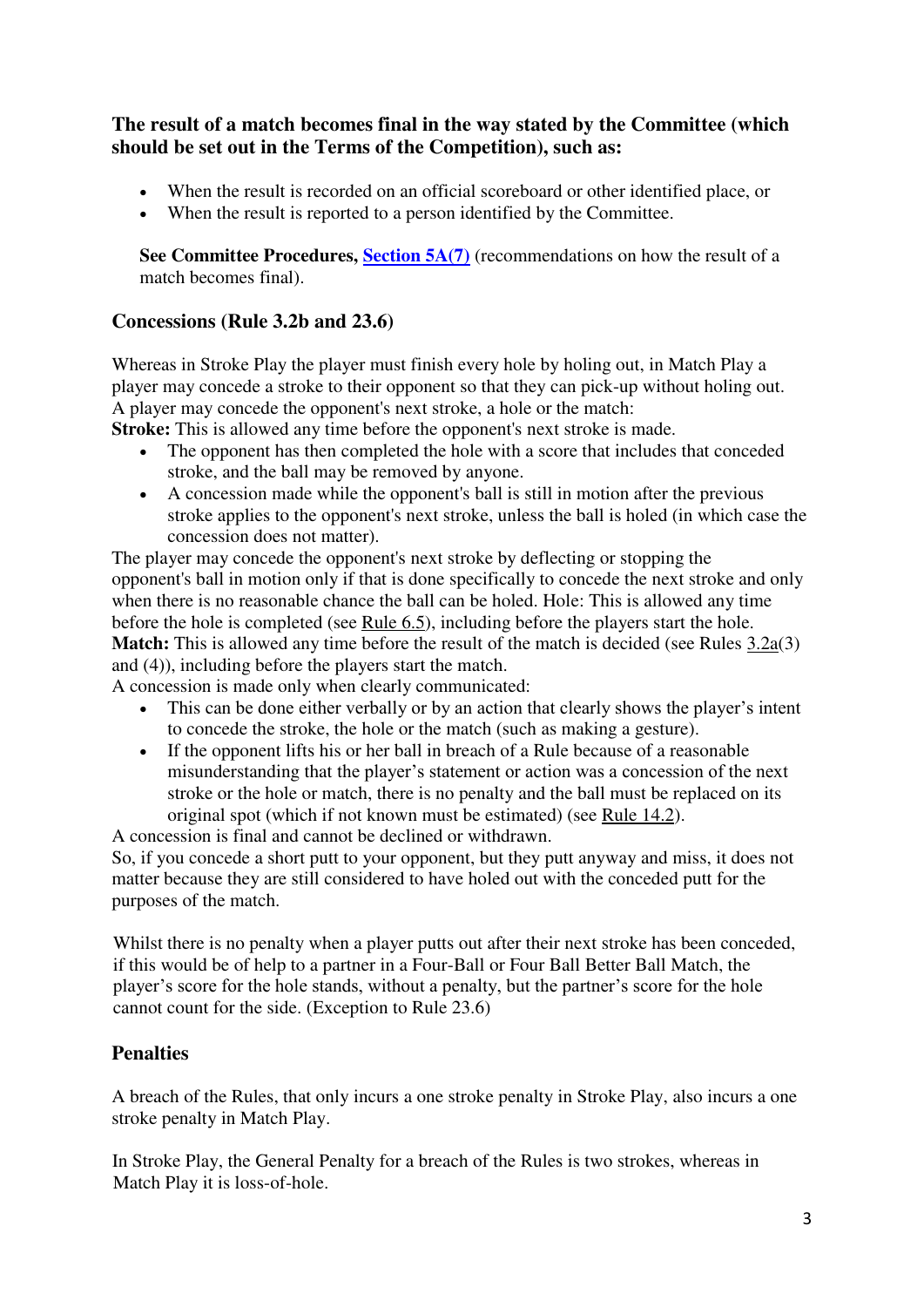# **Resolving Rules Issues During Round (Rule 20.1b)**

If you are unsure of a Rule or a procedure in Match Play the Rules do not permit you to play a second ball, (Rule 20.1b(3)), as they do in Stroke Play, (20.1c). You must try and resolve the issue with your opponent without undue delay. If you cannot agree, a claim must be made before teeing-off at the next hole. You must notify your opponent that you are making a claim, agree the facts of the situation and make it clear that you will be asking the Committee for a ruling.

#### **During a round, the players in a match may agree how to decide a Rules issue:**

- The agreed outcome is conclusive even if it turns out to have been wrong under the Rules, so long as the players did not deliberately agree to ignore any Rule or penalty they knew applied (see [Rule 1.3b\(](https://www.randa.org/en/rog/2019/rules/the-rules-of-golf/rule-1#1-3b)1)).
- **But** if a referee is assigned to the match, the referee must rule on any issue that comes to his or her attention in time and the players must follow that ruling.

In the absence of a referee, if players do not agree or have doubt about how the Rules apply, either player may request a ruling under [Rule 20.1b\(](https://www.randa.org/en/rog/2019/rules/the-rules-of-golf/rule-20#20-1b)2).

Ruling Request Made Before Result of Match Is Final: When a player wants a referee or the Committee to decide how to apply the Rules to his or her own play or the opponent's play, the player may make a request for a ruling.

If a referee or the Committee is not available in a reasonable time, the player may make the request for a ruling by notifying the opponent that a later ruling will be sought when a referee or the Committee becomes available.

# **If a player makes a request for a ruling before the result of the match is final:**

A ruling will be given only if the request is made in time, which depends on when the player becomes aware of the facts creating the Rules issue:

- o When Player Becomes Aware of the Facts Before Either Player Starts the Final Hole of the Match. When the player becomes aware of the facts, the ruling request must be made before either player makes a stroke to begin another hole.
- o When Player Becomes Aware of the Facts During or After Completion of the Final Hole of the Match. The ruling request must be made before the result of the match is final (see [Rule 3.2a\(](https://www.randa.org/en/rog/2019/rules/the-rules-of-golf/rule-3#3-2a)5)).
- If the player does not make the request in this time, a ruling will not be given by a referee or the Committee and the result of the hole(s) in question will stand even if the Rules were applied in the wrong way.

If the player requests a ruling about an earlier hole, a ruling will be given only if all three of these apply:

- The opponent breached [Rule 3.2d\(](https://www.randa.org/en/rog/2019/rules/the-rules-of-golf/rule-3#3-2d)1) (giving wrong number of strokes taken) or Rule [3.2d\(](https://www.randa.org/en/rog/2019/rules/the-rules-of-golf/rule-3#3-2d)2) (failing to tell the player about a penalty),
- The request is based on facts the player was not aware of before either player made a stroke to begin the hole being played or, if between holes, the hole just completed, and
- After becoming aware of these facts, the player makes a request for a ruling in time (as set out above).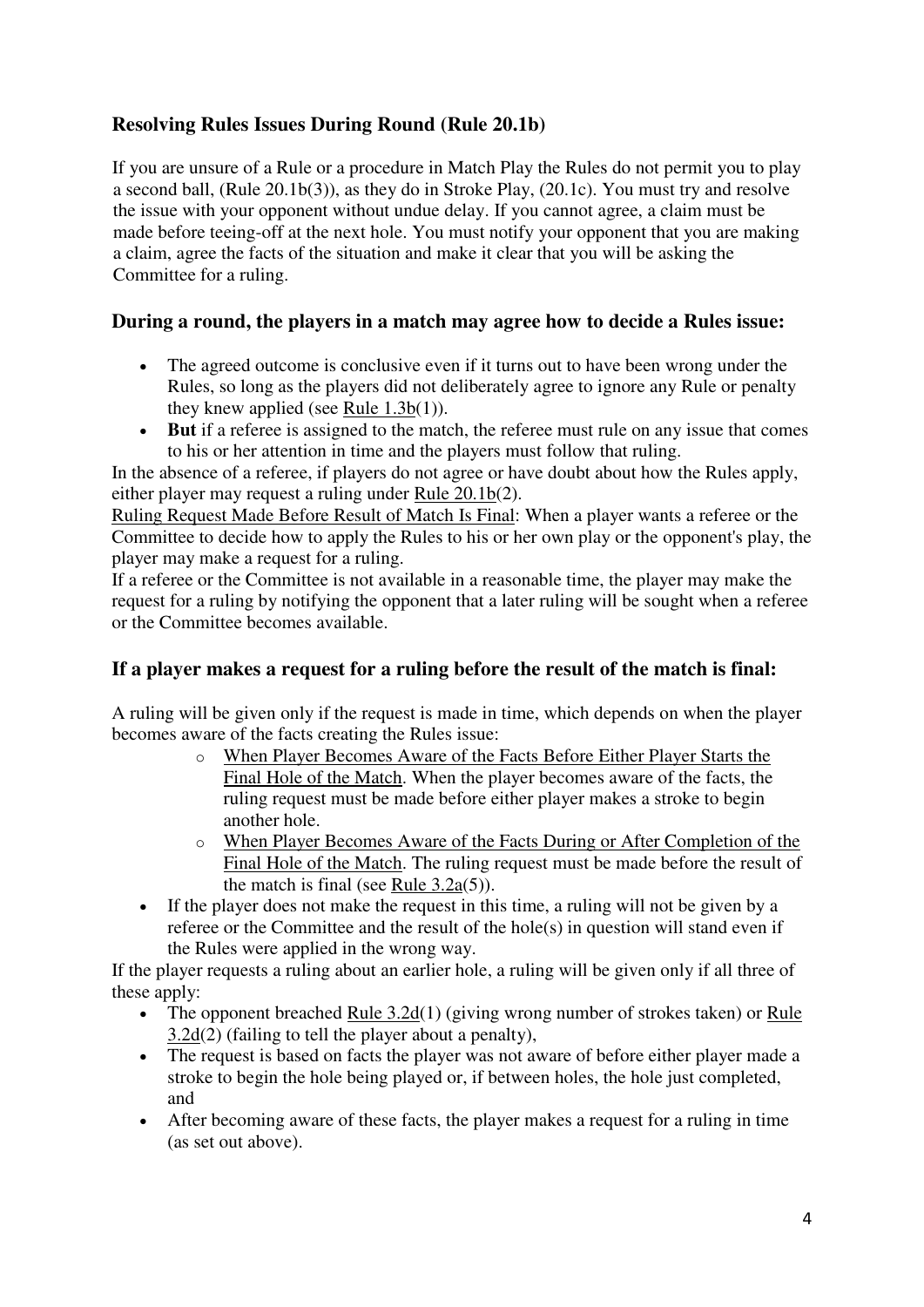#### **When a player makes a request for a ruling after the result of the match is final:**

- The Committee will give the player a ruling only if both of these apply:
	- o The request is based on facts the player was not aware of before the result of the match was final, and
	- $\circ$  The opponent breached [Rule 3.2d\(](https://www.randa.org/en/rog/2019/rules/the-rules-of-golf/rule-3#3-2d)1) (giving wrong number of strokes taken) or Rule  $3.2d(2)$  (failing to tell the player about a penalty) and knew of the breach before the result of the match was final.
- There is no time limit on giving such a ruling.

#### **A player who is uncertain about the right procedure in a match is not allowed to play out the hole with two balls.**

That procedure applies only in stroke play (see [Rule 20.1c\)](https://www.randa.org/en/rog/2019/rules/the-rules-of-golf/rule-20#20-1c).

# **Applying Handicaps (Rule 3.2c)**

Before starting a match, in which handicaps are to be considered, the players should tell each other their respective handicaps.

If a player begins a match having declared a wrong handicap from that to which they are entitled and does not correct this mistake before the opponent makes his or her next stroke:

- If the handicap declared is too high the player is disqualified if this affects the number of strokes the player would get or receive. If it does not, there is no penalty.
- If the player declares a lower handicap there is no penalty but the player must play off that lower handicap.

Handicap strokes are given by hole, and the lower net score wins he hole.

If a tied match is extended, handicap strokes are allocated by hole in the same way as in the round, (unless a committee sets a different way of doing so).

Each player is responsible for knowing he holes where he or she gets or gives strokes, based on the stroke index allocation set by the Committee. There is no penalty if players fail to determine one another's handicaps before starting a match, but if this results in one of them not receiving a handicap stroke at a hole at which they are entitled to receive one, the hole stands as played (3.2d(3)).

If the players mistakenly apply handicap strokes on a hole, the agreed result stands, unless it is corrected before either player makes a stroke to begin another hole or for the final hole, before the result of the match is final (see Rule  $3.2a(5)$ ).

If however a player has requested a ruling in time (Rule 20.1(b)) and the finding of the ruling would affect the match score, it must be corrected.

# **Practice (Rule 5.2a)**

Unlike in Stroke Play competitions, on any day of a Match Play competition, a player may practice on the competition course before their round or between rounds.

However, occasionally a Committee may prohibit practice on the day in the Conditions of Competition, so it is wise to check first.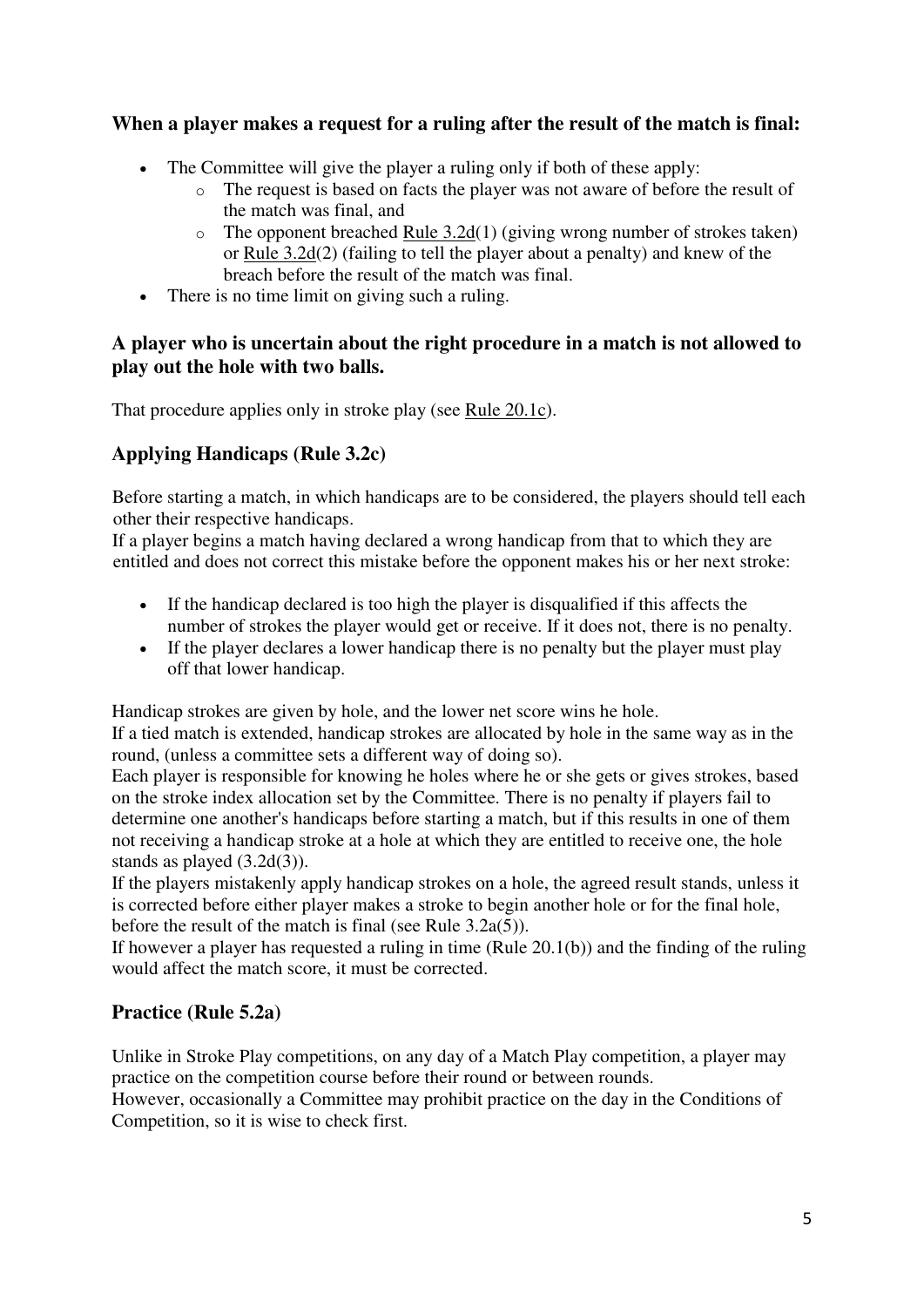#### **Time of starting (Rule 5.3)**

Some players often think that the start time for a match is not as important as it is for a Stroke Play competition. This is not the case.

If a player arrives at the first teeing area late, but within five minutes of their start time, they lose the hole at the same time if they tee-off before their start-time, but no more than five minutes earlier they get the General Penalty of loss-of-hole, applied to his or her first hole. If player/s arrive more than five minutes late, they are disqualified.

If both players or teams arrive on the first teeing area late, but within five minutes of their start time, each player would incur a penalty of loss of the 1st hole and the result of the first hole is a tie (Interpretation 5.3a/5.

Note that if exceptional circumstances prevent a player or players to start on time and it is up to a committee to determine what acceptable exceptional circumstances are, a Committee may, with the concurrence of the opponent, waive a starting penalty or postpone the match for a reasonable period. (Interpretation 5.3a/1)).

#### **Starting and Ending a Round (Rule 5.3a)**

A round ends in Match Play when the result of the Match is decided under Rule 3.2a(3) or (4)

#### **Stopping Play, Resuming Play (Rule 5.7a and 5.7b(2))**

In Stroke Play players may not suspend play for bad weather, unless they consider there is danger from lightning. If they do, the Committee would be justified in disqualifying them. However, in Match Play, players may discontinue their match by agreement, unless by so doing the competition is delayed.

However, when either player decides that they want to resume play, the other player must also resume, otherwise there is no longer agreement between them and that player is disqualified. If a match is discontinued by agreement, e.g. due to darkness or threat of lightning, the match must be resumed from where it was discontinued; the players do not start the match again, even if resumption occurs on a subsequent day.

# **Advice (Rule 10.2a)**

As with Stroke Play, except when playing together as partners on a side, a player must not ask for advice or give advice to a member of his or her team playing on the course. This applies whether the team member is playing in the same group as a player or in another group on the course.

In team Match Play, it is important that team captains familiarise themselves with the conditions of the competition. It is common for there to be a condition stipulating that only the team captain, or someone else that has been agreed by the captains prior to the start of the match, may give advice. A team captain who is also playing in the competition may not give advice to a team member other than their four-ball or foursome playing partner (Interpretation 24.4/1).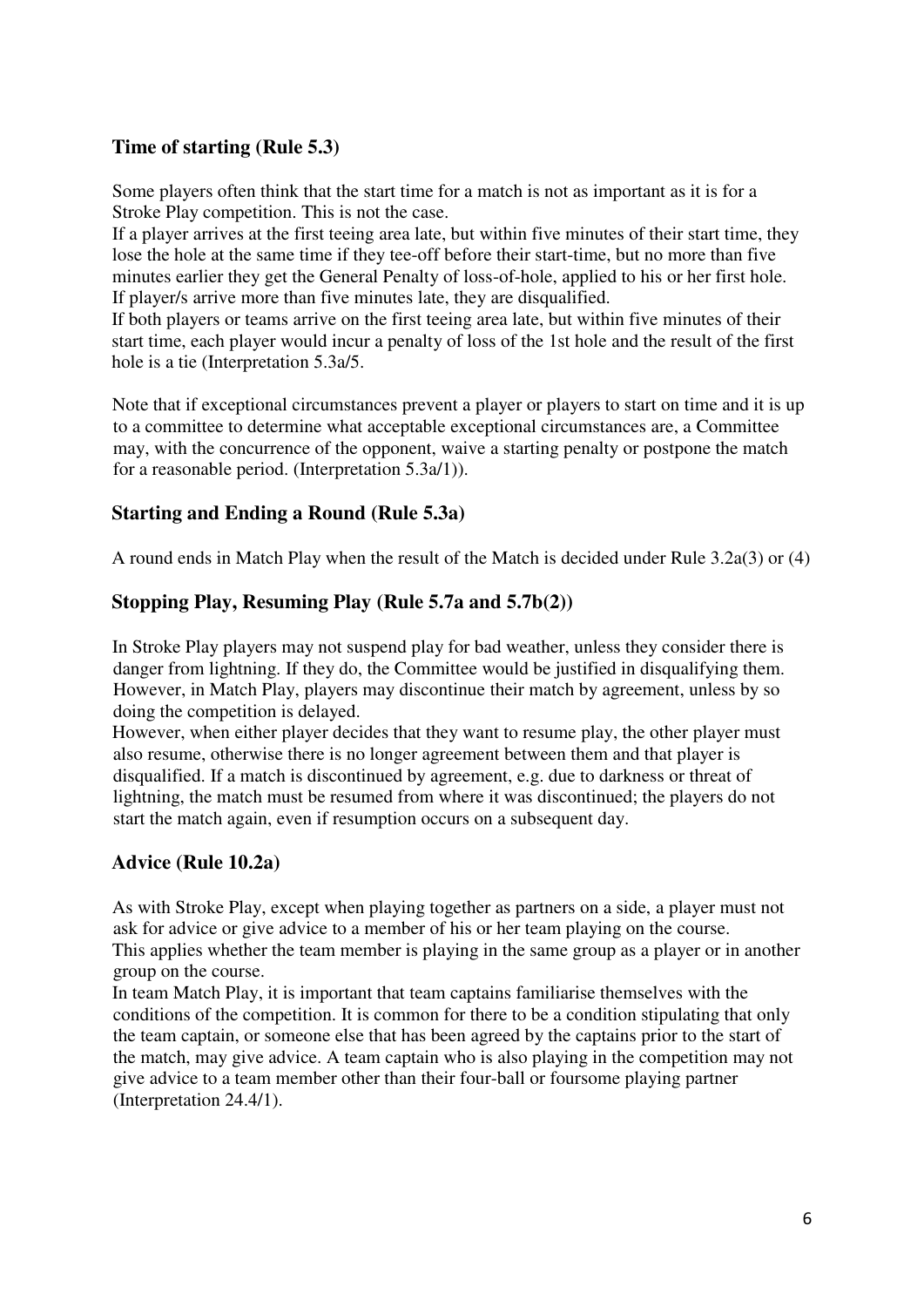#### **Telling Opponent of Your Breach of Rule (Rule 3.2d(2))**

If you incur a penalty that has not been observed by your opponent, you must inform them as soon as reasonably possible. If you fail to do so before your opponent makes their next stroke you get the General Penalty of loss of hole.

You do not, however, receive a penalty if your opponent knew that you had received a penalty but failed to tell your opponent about it.

This penalty also applies if you give incorrect information during play of a hole regarding the number of strokes taken and you do not correct that mistake before your opponent makes their next stroke. You are always entitled to ascertain from your opponent the number of strokes they have taken on the hole.

#### **Order of Play (Rule 6.4 and 5.6b(2))**

In Match Play the order of play is fundamental, if a player plays out of turn, the opponent may cancel that stroke and make the player play again.

On the first teeing ground, both in Stroke Play and Match Play, the side that has the honour (i.e. plays first) is determined by the order of the draw. In the absence of a draw, the honour should be decided by lot (e.g. tossing a coin).

Thereafter, the person who won the previous hole, or in the case of a halved hole played first on that hole has the honour and plays first from the teeing area. Anywhere else on the course the ball farthest from the hole is played first. Whereas, there is no penalty in Stroke Play for playing in the wrong order, unless players have agreed to do so to give one of them an advantage in which case, they are both disqualified, it is different in Match Play. If a player makes a stroke when their opponent should have played first, there is still no penalty, but the opponent may immediately require the player to cancel that stroke and play again, in the correct order, as nearly as possible at the spot from which the original ball was last played. In other words, if you think your opponent played a bad shot when they played out of turn you should say nothing, but if they played a good shot then you may want to ask them to cancel the stroke and, in correct order, play a ball as nearly as possible at the spot from which the original ball was last played (see Rule 14.6), in the hope that the result of their next shot will not be as good as the one that you required them to cancel.

Note that in Match Play players may agree that one of them will play out of turn to save time (Rule 6.4a)

In four-ball Match Play, balls belonging to the same side may be played in the order that the side considers best.

For example, Ball A is farthest from the hole and in Stroke Play should be played first, unless 'Ready Golf' is in operation (Rule 6.4b Exception).

In Match Play, if A and B are on the same side, they may choose whose ball to play first.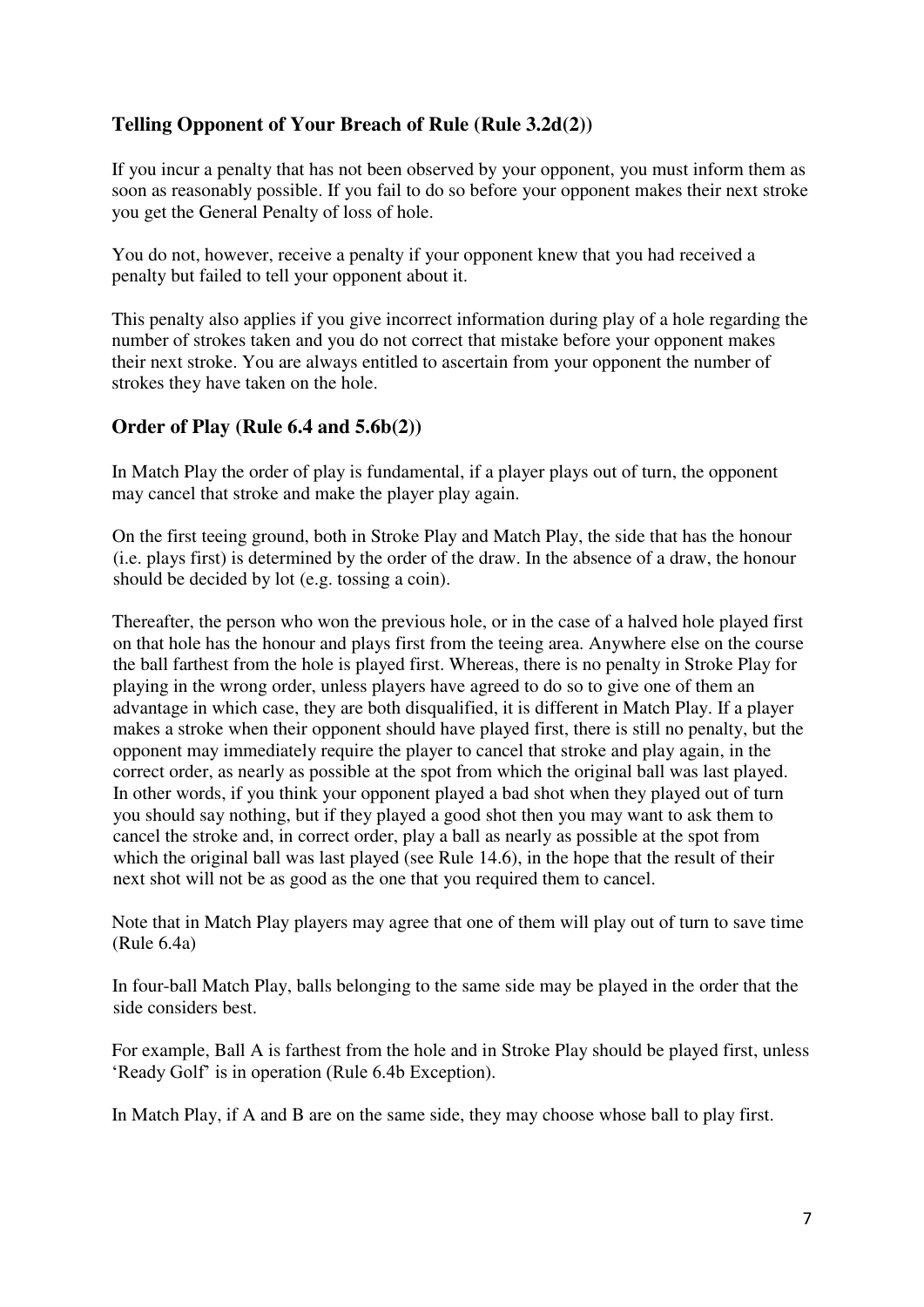# **Playing from Outside Teeing Ground (Rule 6.1b)**

If a player, when starting a hole, plays a ball from outside the teeing area there is no penalty, but their opponent may choose whether the stroke stands or require them to cancel their stroke.

This cancellation must be done promptly and before any player makes another stroke. The cancellation cannot be withdrawn and the player must play again from within the teeing area and it is still his her turn to play.

If the opponent does not cancel the stroke, the stroke counts and the ball is in play and must be played as it lies.

#### **Wrong Ball in Match Play (Rule 6.3c)**

A player who plays a wrong ball in singles Match Play loses the hole. If a player and an opponent exchange balls during the play of a hole the first to make a stroke at a wrong ball loses the hole; when this cannot be determined, there is no penalty and the hole must be played out with the balls exchanged.

#### **Ball at Rest Lifted or Moved by Opponent, Caddie or Equipment (Rule 9.5)**

This rule applies only when it is Known or Virtually Certain that an opponent lifted or moved a ball at rest; there is a one stroke penalty, except when it happens accidentally while searching, marking a player's ball on the putting green or lifting a ball at a player's request. for an opponent's ball.

The ball must be replaced if it has been moved on its original or an estimated spot, (Rule 14.2), except when the opponent is conceding the next stroke, hole or match (Rule 3.2b) or when the opponent lifts or moves a ball at the player's request.

#### **Ball Overhanging Hole Deliberately Lifted or Moved by Opponent Before Waiting Time Ended (Rule 13.3b)**

If your opponent deliberately lifts or moves your ball overhanging the hole before the waiting time has ended, your ball is treated as having been holed with the previous stroke, and there is no penalty to the opponent under Rule 11.2b

#### **Opponent Lifts or Deliberately Touches Ball Causing it to Move**

Opponent incurs a 1-stroke penalty, except when conceding next stroke, hole or Match or at player's request or when marking or lifting player's ball on putting green in mistaken belief that it was opponent's own ball or accidentally moving ball.

#### **Ball in Motion Accidentally Hits Person or Outside Influence (Rule 11.1)**

If you play a stroke and your ball hits any person or outside influence which includes your opponent, caddie, their equipment there is no penalty and you play your next shot from where it comes to rest.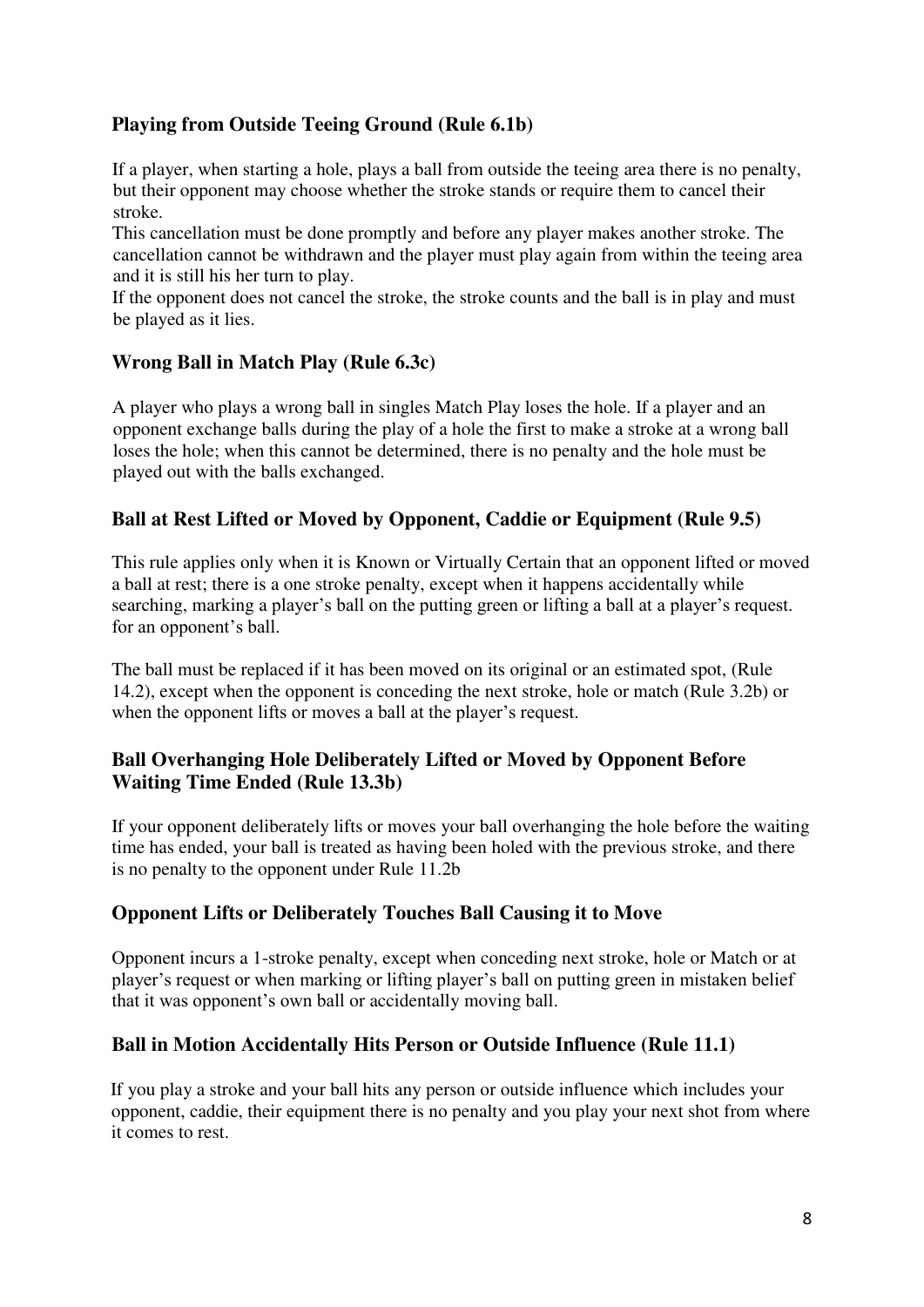# **Ball or Ball-Marker Helping or Interfering with Play**

• **15.3a** 

**Ball on Putting Green Helping Play** 

• **Rules of Golf Interpretations 15.3a/2** 

#### **Players Allowed to Leave Helping Ball in Match Play**

In a match, a player may agree to leave his or her ball in place to help the opponent since the outcome of any benefit that may come from the agreement affects only their match.

# **Ball in Motion Deflected or Stopped by Another Ball**

This is an unusual one, which not many Match Play golfers know about. If a putt from the putting green hits another ball at rest on the putting green, whether it is your partner's ball or your opponent's ball, there is no penalty in Match Play, whereas this would incur a penalty of two stokes in Stroke Play. Just play your ball from where it comes to rest and ensure that the ball that your ball moved is replaced back to where it was.

#### **Ball in Motion Deliberately Deflected or Stopped by Person (Rule 11.2)**

This rule applies only when it is Known or Virtually Certain that a player's ball in motion was deliberately deflected or stopped by a person. The Opponent gets the General Penalty of loss of hole unless the action is taken at a time when there is no reasonable chance the ball can be holed and when done either as a concession or when the ball needed to be holed to tie the hole, (Rules  $3.2a(1)$  and  $3.2b(1)$ .

# **Playing from Wrong Place (Rule 14.7a)**

In Match Play a player who plays from a wrong place loses the hole.

#### **Deliberately Moving Objects or Altering Conditions to Affect Ball in Motion (Rule 11.3)**

When a ball is in motion a player must not deliberately alter physical conditions such as replacing a divot or pressing down a raised area of turf (Rule 8.1a), lift a loose impediment (rule 15.1a Exception 2) or a movable obstruction (Rule 15.2a Exception 2). Penalty is loss of hole.

#### **Four-Ball Match Play – Representation of Side (Rule 23.4)**

A side may be represented by one partner for all or any part of a match. A partner who arrives late for the start of a match, after any player has started play of a hole, may join it on that hole, but may not play until the next hole. However, they may give advice to their partner as soon as they arrive.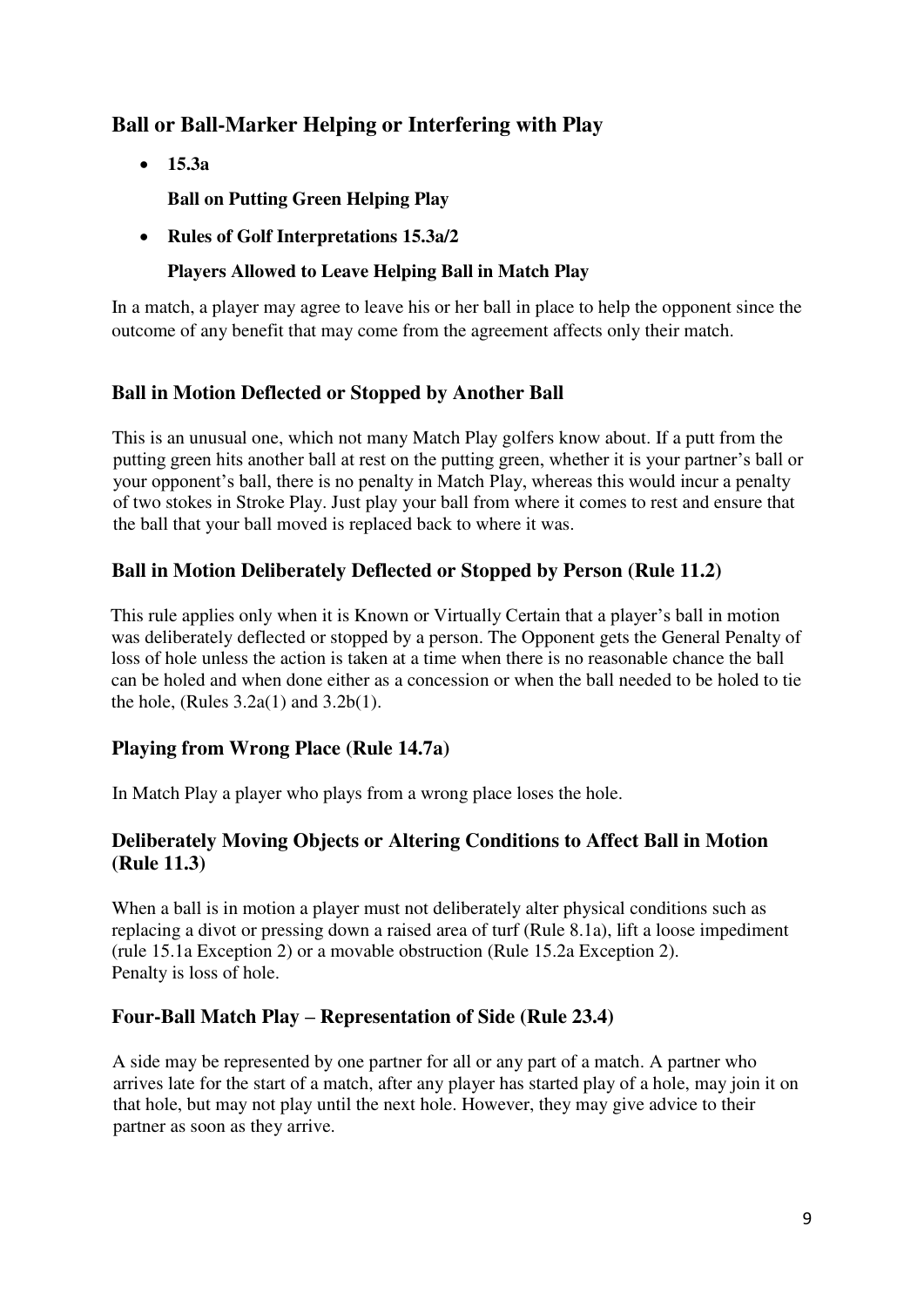# **Four-Ball Match Play – Wrong Ball (Rule 23)**

If a player incurs the loss of hole penalty under Rule 15-3a for making a stroke at a wrong ball, they are disqualified for that hole, but their partner incurs no penalty, even if the wrong ball belongs to them.

#### **Four-Ball Match Play – Penalty only to Player (Rule 23.8a(1)**

When a player gets a penalty other than disqualification, that penalty normally applies only to the player and not also to his or her partner.

Any penalty strokes are added only to the player's score, not to the partner's score. In match play, a player who gets the **general penalty (loss of hole)** has no score that can count for the side on that hole; **but** this penalty has no effect on the partner, who may continue to play for the side on that hole.

#### **Four-Ball Match Play – Penalty to Side (Rule 23.8a(2)**

In those cases where the penalty for a breach of Rule is by the deduction of one hole for each hole at which the breach occurred, with a maximum deduction per round of two holes, (principally Rule 4.1b, Limit of 14 Clubs, Shared, Added or Replaced Clubs), both players of the side are penalised and not just the player that breached the Rule. When player's breach helps partner's play or when player's breach hurts opponent's play, adjustment is made to the side's score.

#### **Four-Ball Match Play – Disqualification to Side (Rule 23.8b)**

#### (1) When Breach by One Partner Means Side Is Disqualified.

A side is **disqualified** if either partner gets a penalty of disqualification under any of these Rules:

- [Rule 1.2](https://www.randa.org/en/rog/2019/rules/the-rules-of-golf/rule-1#1-2) Standards of Player Conduct
- [Rule 1.3](https://www.randa.org/en/rog/2019/rules/the-rules-of-golf/rule-1#1-3) Playing by the Rules
- [Rule 4.1a](https://www.randa.org/en/rog/2019/rules/the-rules-of-golf/rule-4#4-1a) Clubs Allowed in Making a Stroke
- [Rule 4.1c](https://www.randa.org/en/rog/2019/rules/the-rules-of-golf/rule-4#4-1c) Procedure for Taking Clubs Out of Play
- [Rule 4.2a](https://www.randa.org/en/rog/2019/rules/the-rules-of-golf/rule-4#4-2a) Balls Allowed In Play of Round
- [Rule 4.3](https://www.randa.org/en/rog/2019/rules/the-rules-of-golf/rule-4#4-3) Use of Equipment
- [Rule 5.6a](https://www.randa.org/en/rog/2019/rules/the-rules-of-golf/rule-5#5-6a) Unreasonable Delay
- [Rule 5.7b-c](https://www.randa.org/en/rog/2019/rules/the-rules-of-golf/rule-5#5-7b) When Committee Suspends Play and Play Resumes
- [Rule 6.2b](https://www.randa.org/en/rog/2019/rules/the-rules-of-golf/rule-6#6-2b) Teeing Area Rules

#### Match Play Only*:*

• [Rule 3.2c](https://www.randa.org/en/rog/2019/rules/the-rules-of-golf/rule-3#3-2c) Applying Handicaps in Handicap Match

#### (2) When Breach by Both Partners Means Side Is Disqualified*.*

A side is **disqualified** if both partners get a penalty of disqualification under any of these Rules: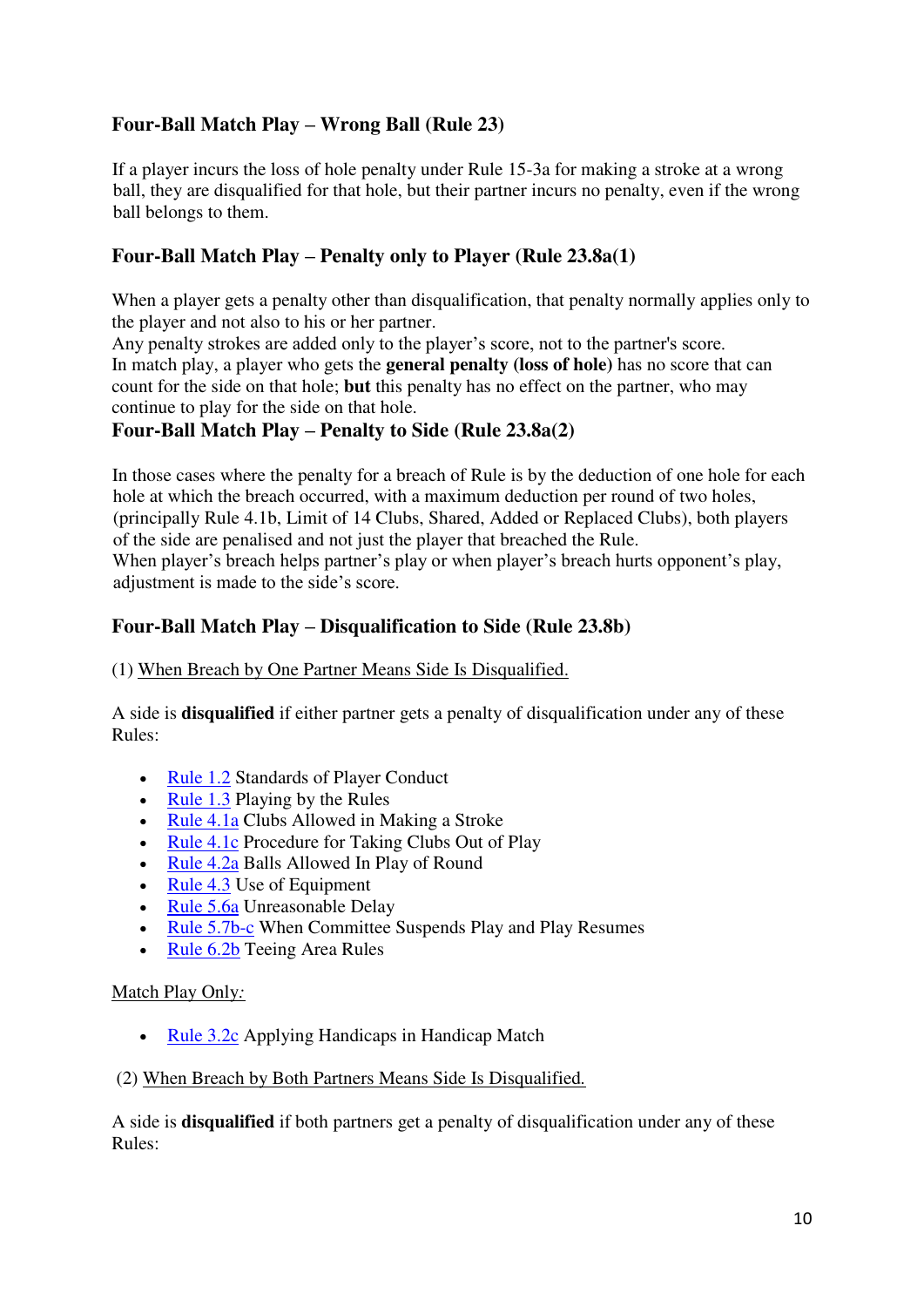- [Rule 5.3](https://www.randa.org/en/rog/2019/rules/the-rules-of-golf/rule-5#5-3) Starting and Ending Round
- [Rule 5.4](https://www.randa.org/en/rog/2019/rules/the-rules-of-golf/rule-5#5-4) Playing in Groups
- [Rule 5.7a](https://www.randa.org/en/rog/2019/rules/the-rules-of-golf/rule-5#5-7a) When Players May or Must Stop Play

(3)When Breach by One Player Means Only That the Player Has No Valid Score for Hole*.*

In all other situations where a player breaches a Rule with a penalty of disqualification, the player is not disqualified **but** his or her score on the hole where the breach happened cannot count for the side.

In match play, if both partners breach such a Rule on the same hole, the side **loses the hole**.

# **Three Ball Match Play (Rule 21.4)**

Three-Ball Match Play is a form of match play where:

- Each of three players plays an individual match against the other two players at the same time, and
- Each player plays one ball that is used in both of his or her matches.

The normal Rules for match play in Rules 1-20 apply to all three individual matches, **except** that these specific Rules apply in two situations where applying the normal Rules in one match might conflict with applying them in another match.

# **Playing Out of Turn**

If a player plays out of turn in any match, the opponent who should have played first may cancel the stroke under [Rule 6.4a\(](https://www.randa.org/en/rog/2019/rules/the-rules-of-golf/rule-6#6-4a)2):

If the player played out of turn in both matches, each opponent may choose whether to cancel the stroke in his or her match with the player.

If a player's stroke is cancelled only in one match:

- The player must continue play with the original ball in the other match.
- This means the player must complete the hole by playing a separate ball in each match.

# **Ball or Ball-Marker Lifted or Moved by One Opponent**

If an opponent gets **one penalty stroke** for lifting a player's ball or ball-marker or causing the ball or ball-marker to move under Rule [9.5b](https://www.randa.org/en/rog/2019/rules/the-rules-of-golf/rule-9#9-5b) or [9.7b,](https://www.randa.org/en/rog/2019/rules/the-rules-of-golf/rule-9#9-7b) that penalty applies only in the match with that player.

The opponent gets no penalty in his or her match with the other player.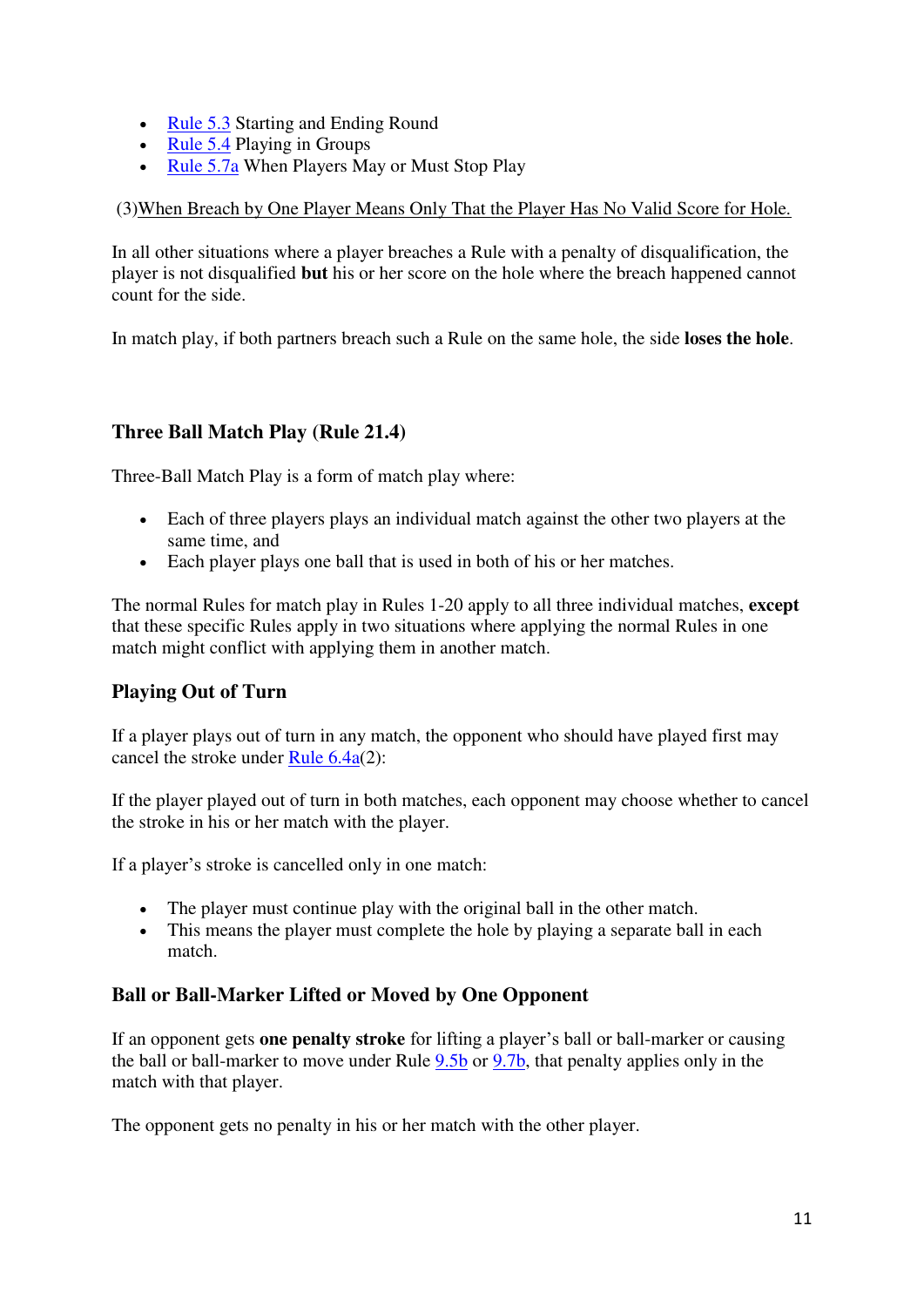#### **Ignoring a Breach of Rule Made By Your Opponent (1.3c(3))**

In match play, the player and opponent may agree how to decide a Rules issue so long as they do not deliberately agree to apply the Rules in the wrong way (see [Rule](https://www.randa.org/en/rog/2019/rules/the-rules-of-golf/rule-20#20-1) [20.1b\(](https://www.randa.org/en/rog/2019/rules/the-rules-of-golf/rule-20#20-1b)1)).

In Stroke Play, you have an obligation to your fellow competitors to report every breach of a Rule that you witness. There is no such obligation in Match Play, as you may disregard, or overlook any breach of a Rule by your opponent. The reason for this is that only you or your side are affected by a breach of Rule by an opponent, it does not affect any other entrant in the Match Play competition.

However, you still must not say anything to your opponent during play of the hole where the breach occurred, as under Rule 1.3b players must not agree to exclude the operation of any Rule, or to waive any penalty incurred by either side. If they do, the penalty is disqualification for both sides. So, you must wait until the result of the hole has been decided and at least one player has commenced play of the next hole, before making any comment on a penalty that you witnessed on the previous hole. At this stage it cannot be considered that there was agreement between the sides to waive a Rule and no penalty is incurred.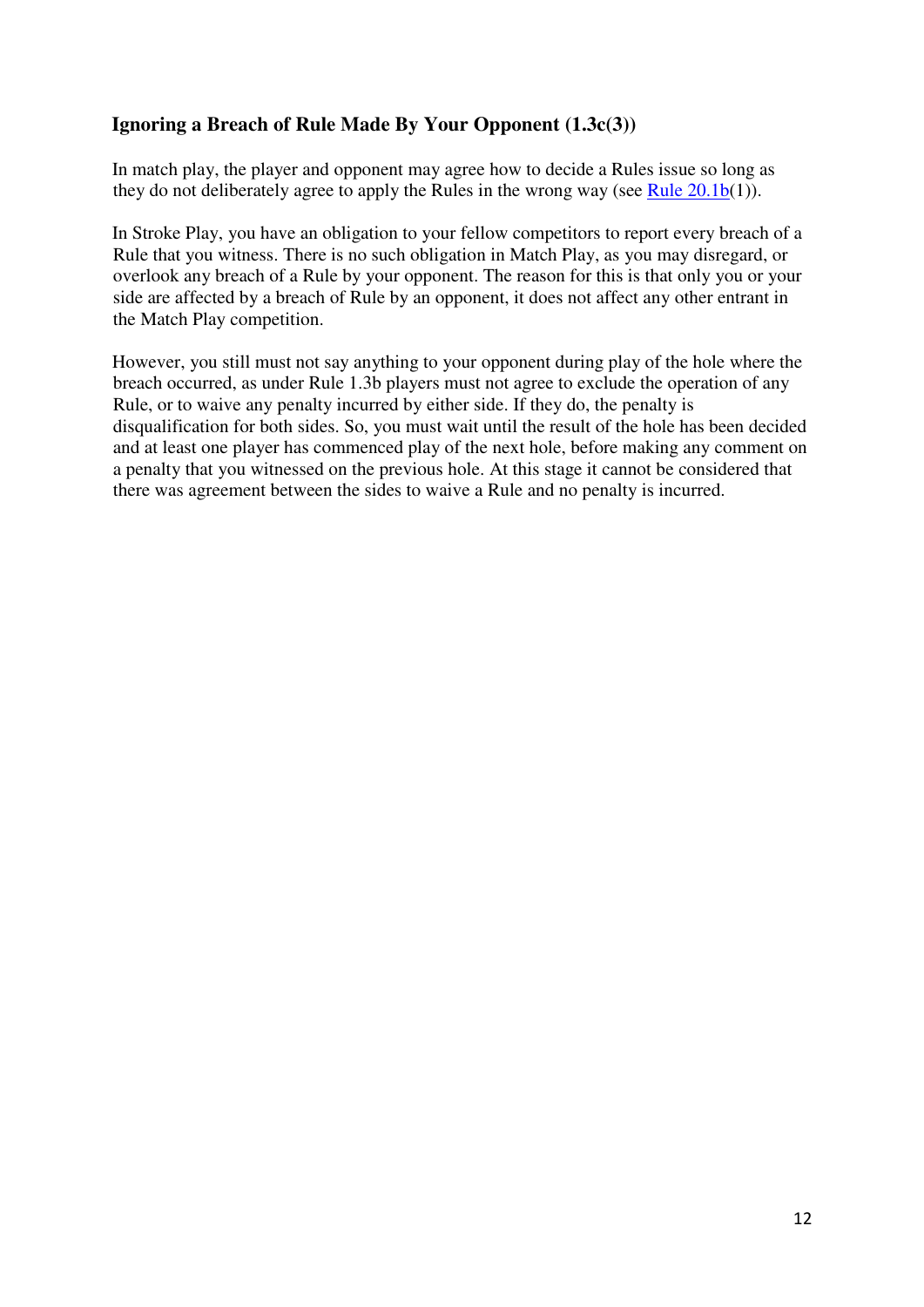# **Summary Check List That Everyone Should Be Aware Of**

1. You may **practice** on the competition course before a round or between rounds of a match (Rule 5.2a).

#### 2. **Playing from Wrong Teeing Area (Rule 6.1b(1))**

If you play from outside a teeing area or even from a wrong set of tee markers there is no penalty, but your opponent may cancel your stroke, which he or she must do immediately before any other stroke is made. You still retain the order of play and must play from inside the correct teeing area.

If your opponent does not cancel the stroke the stroke counts and your ball is played as it lies

3. You must **not touch your opponent's ball** in play (Rule 95b), unless you are helping to search for it. You will incur a 1-stroke penalty.

Do not mark an opponent's ball on the putting green unless requested to do so by your opponent.

4. A **concession** of a hole may be given at any time and cannot be declined or withdrawn (Rule 3.2b and 23.6).

You may putt out after your putt has been conceded, providing it will not assist your partner when your side would then lose the hole.

#### 5. **Incorrect information** (Rule 9-2).

If your opponent gives you wrong information about their score, they must correct it before you make your next stroke, or they lose the hole.

#### 6. **Order of Play** (Rule 6.4, 6.4a(2)).

If your opponent plays out of turn you **may** ask them to cancel their stroke and play again in order. In four-ball Match Play, balls belonging to the same side may be played in the order that the side considers best.

#### 7. **Playing Wrong Ball (Rule 6.3c)**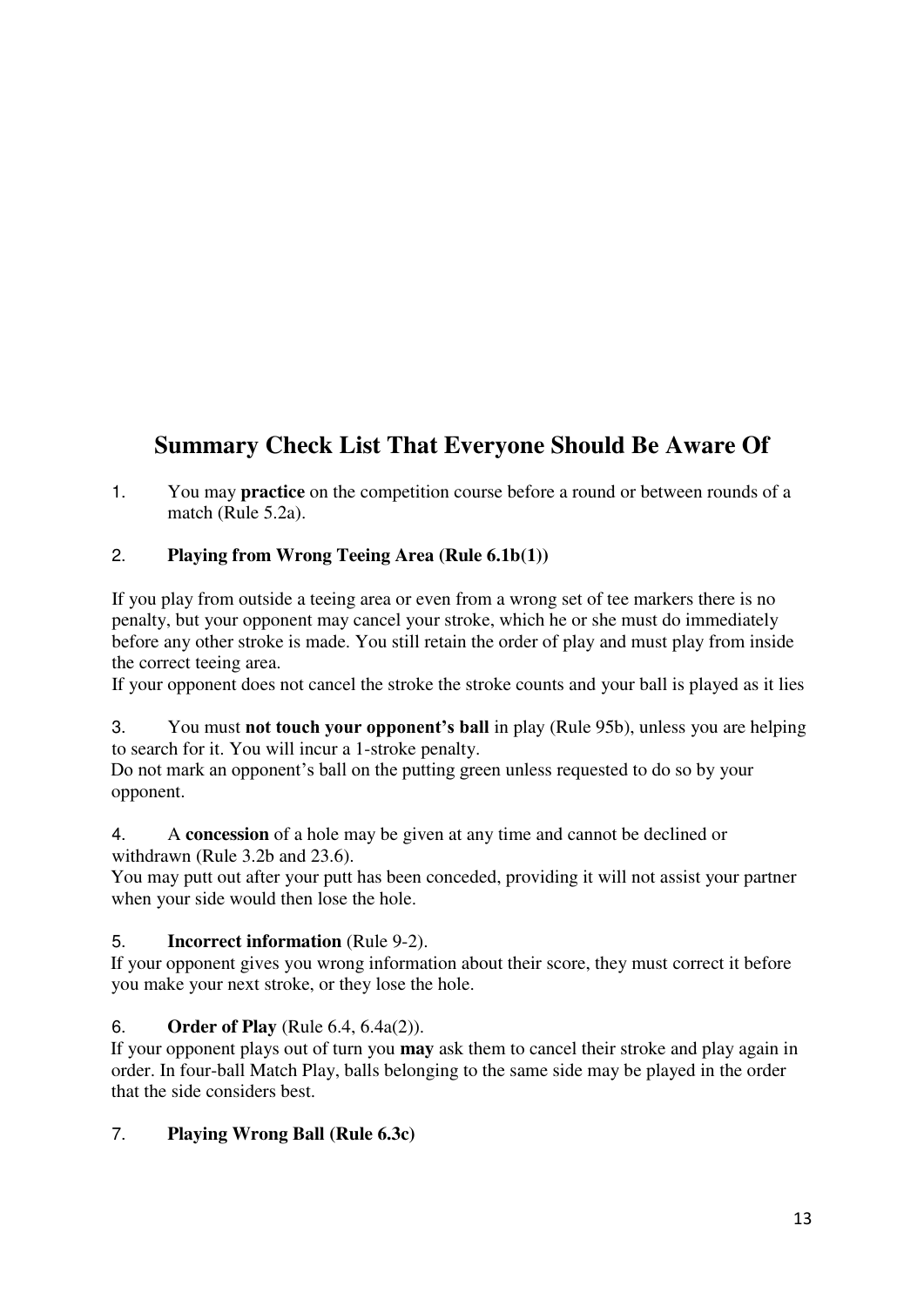If you play a wrong ball you lose the hole. If you and your opponent play wrong balls the first to have played the wrong ball loses the hole. If it cannot be determined who payed the wrong ball first continue play with the exchanged balls.

#### 8. **Your ball hits your opponent** or their equipment (Rule 11.1).

There is no penalty and you play your next shot from where your ball comes to rest.

9. **Putt from the putting green hits a ball at rest** on the putting green (Rule 11.1a). There is no penalty in Match Play, the other ball is replaced, and you must play your ball from where it comes to rest.

# 10. Four-Ball Match Play –**Representation of Side** (Rule 23.4).

One partner may play for all or any part of a match, but when their partner arrives they must wait until the start of the next hole.

#### 11. Four-Ball Match Play – **Wrong Ball** (Exception to Rule 23.8a(2)).

If a player makes a stroke at a wrong ball, he or she gets the general Penalty of loss of hole, but his or her partner may continue play of the hole incurring no penalty, even if the wrong ball belongs to them.

#### 12. **Asking for and giving Advice** (Rule 10.2a).

If a spectator gives advice there is no penalty, but you must request them not to. You may not give advice to any team member other than your partner.

13. If you are **unsure of a Rule or procedure** try and resolve it with your opponent immediately (Rule 20.1b).

If you cannot agree, a claim must be made before teeing-off at the next hole. You must notify your opponent that you are making a claim, agree the facts and ask the Committee for a ruling.

#### 14. **When a Player knows of an Opponent's Breach of Rule** (Exception to Rule3.2d(2))

In Match Play, you do not have to call a penalty on your opponent if you witness a breach of a Rule by them. They do not get a penalty because you were aware of the breach, but **DO NOT** discuss it with them before teeing off at the next hole, or you could both be disqualified for agreeing to waive a Rule.

# 15. **Informing an Opponent of Breach of Rule** (Rule 3.2d(2)).

You must tell your opponent about any penalty that you incur, failure to do so and you lose the hole. However, if you correct your mistake before your opponent makes another stroke or takes another action e.g. conceding the next stroke or hole, then only the penalty for the breach is applied.

# 16. **Handicapping (Rule 3.2c and 3.2d(3))**

You and your opponent must declare your handicaps before the start of a match, if a handicap is declared that is too high the player is disqualified; if it is too low, there is no penalty and the player must play off the declared lower handicap.

If a player mistakenly applies handicap strokes on a hole, the agreed result of the hole must stand, unless the players correct the mistake before a stroke is made at the next hole or for the final hole, the match result is agreed.